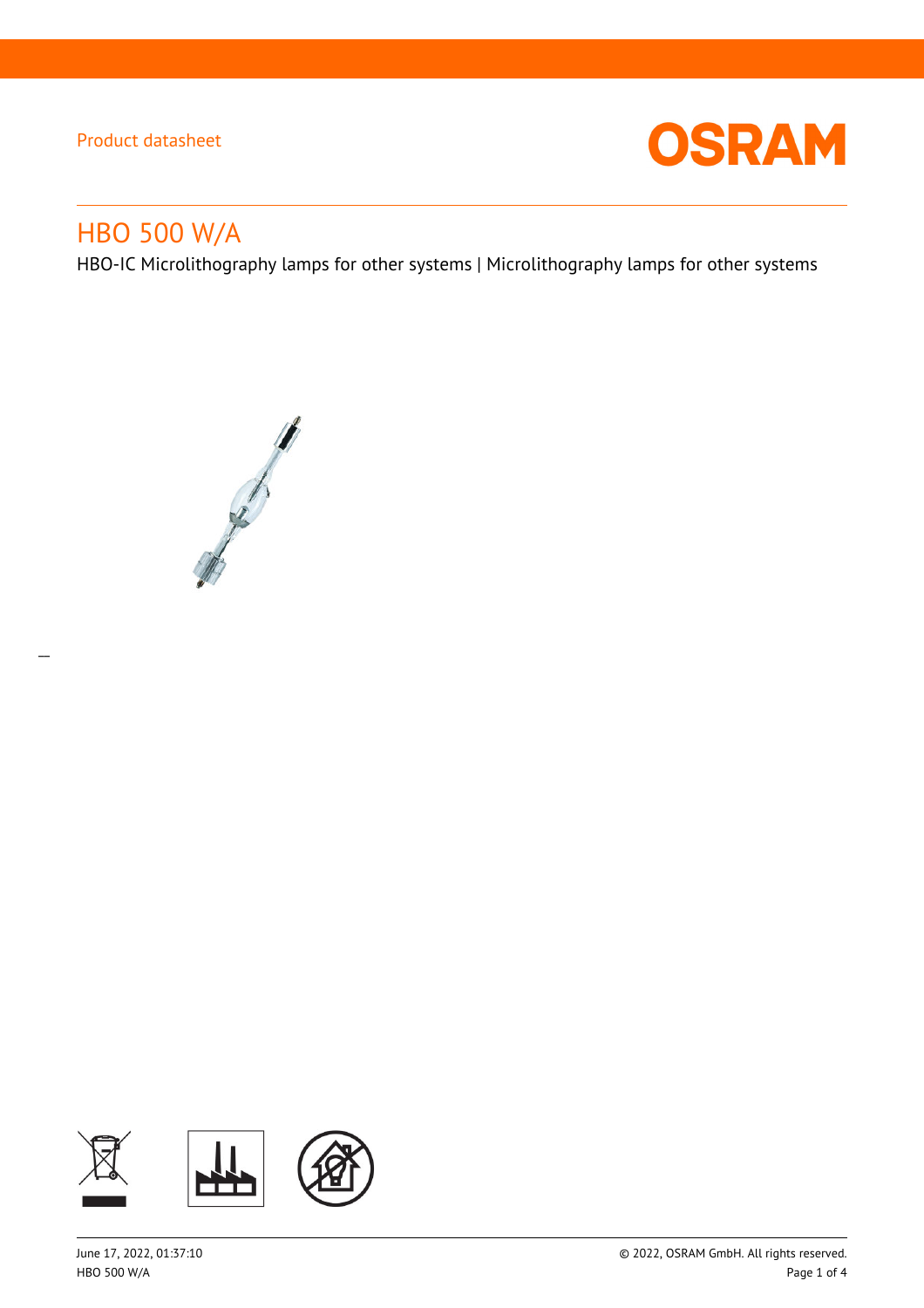#### Technical data

### **Electrical data**

| Nominal voltage        | 60.0 V   |
|------------------------|----------|
| <b>Nominal current</b> | 8.3 A    |
| Type of current        | DC.      |
| Rated wattage          | 500.00 W |
| <b>Nominal wattage</b> | 500.00 W |

### **Dimensions & weight**



| --- |  |  |
|-----|--|--|
|     |  |  |
|     |  |  |
|     |  |  |
|     |  |  |

| <b>Diameter</b>    | 29.0 mm  |
|--------------------|----------|
| Length             | 190.0 mm |
| Electrode gap cold | $4.5$ mm |

### **Additional product data**

| Duty cycle 12 h ON/30 min OFF<br><b>Product remark</b> |
|--------------------------------------------------------|
|--------------------------------------------------------|

#### **Capabilities**

**Burning position Burning position C Burning in the U Other** 1<sup>)</sup>

1) Anode underneath

#### **Environmental information**

### **Information according Art. 33 of EU Regulation (EC) 1907/2006 (REACh)**

| Date of Declaration               | 04-03-2022                                                                                            |
|-----------------------------------|-------------------------------------------------------------------------------------------------------|
| <b>Primary Article Identifier</b> | 4050300021089                                                                                         |
| Candidate List Substance 1        | Lead                                                                                                  |
| CAS No. of substance 1            | 7439-92-1                                                                                             |
| Safe Use Instruction              | The identification of the Candidate List substance is<br>sufficient to allow safe use of the article. |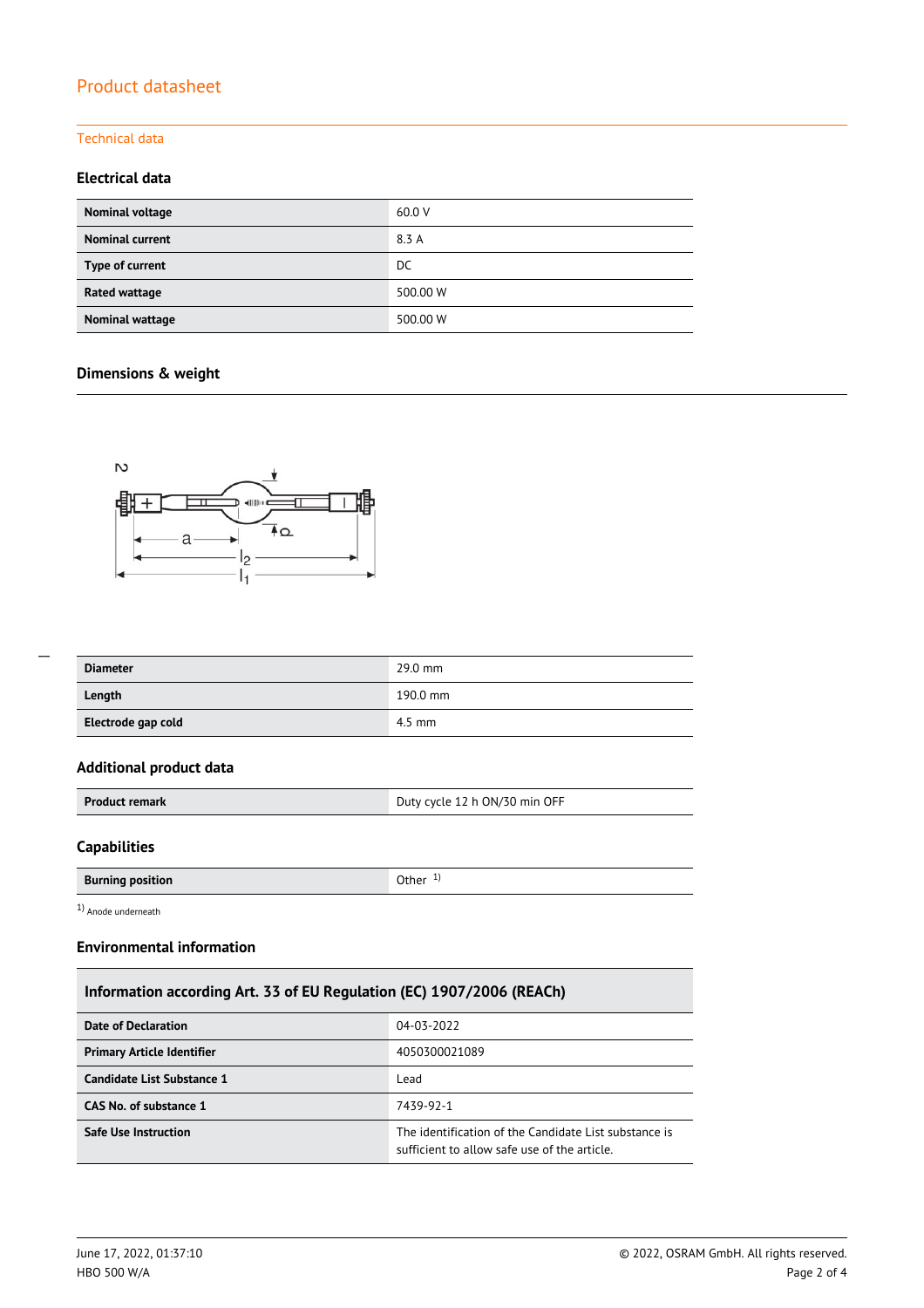| Declaration No. in SCIP database |                   |                          | 454E0682-41E1-4C7D-A6FB-66D0753E0EDC |                          |
|----------------------------------|-------------------|--------------------------|--------------------------------------|--------------------------|
| Country specific information     |                   |                          |                                      |                          |
| <b>Product code</b>              | <b>METEL code</b> | SEG-No.                  | <b>STK-Number</b>                    | UK Org                   |
| 4050300021089                    | OSRHBO500A        | $\overline{\phantom{a}}$ | ۰                                    | $\overline{\phantom{a}}$ |
|                                  |                   |                          |                                      |                          |